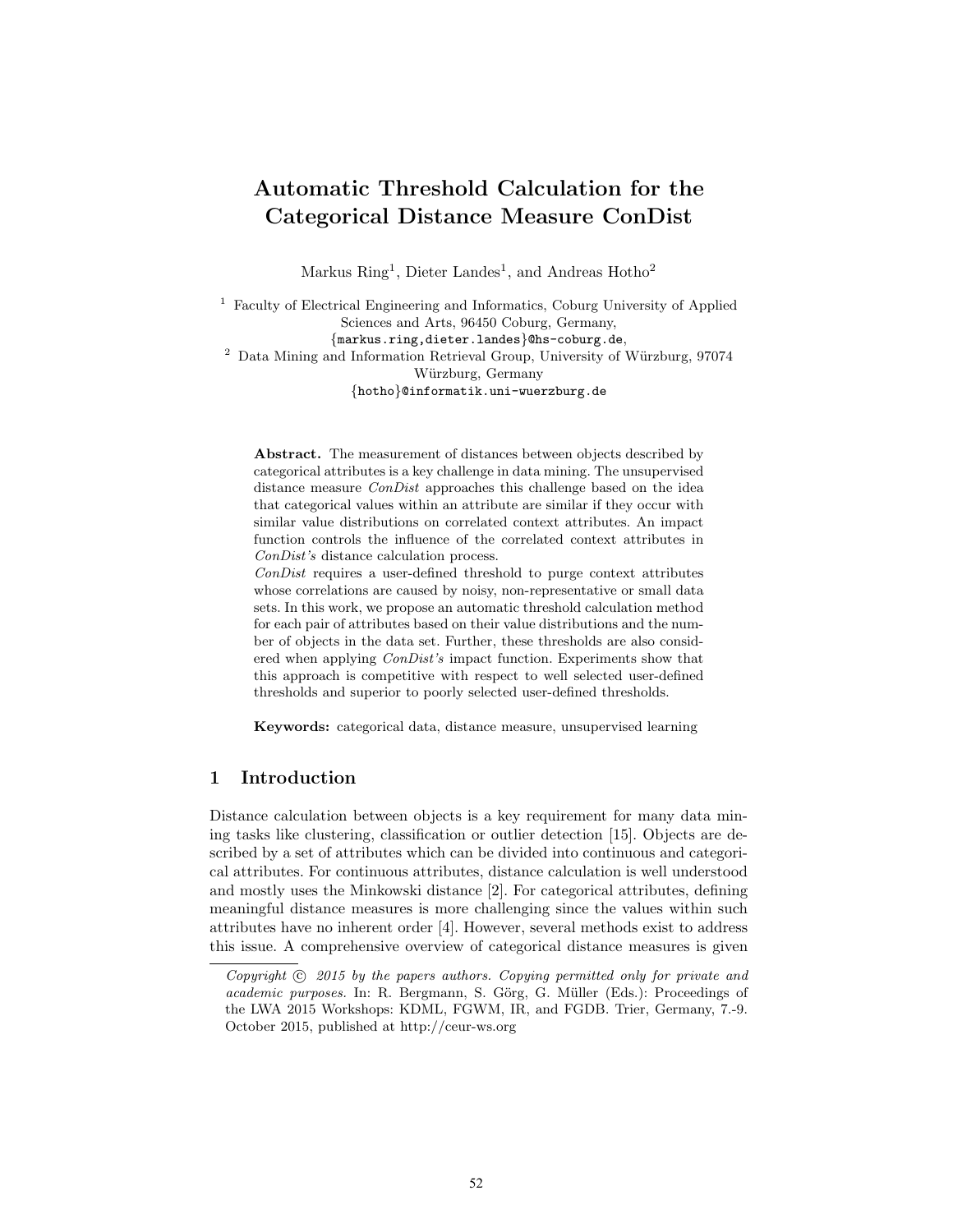in [\[4\]](#page-11-2). Yet, more sophisticated categorical distance measures incorporate statistical information like correlations about the data [\[8,](#page-11-3)[9,](#page-11-4)[11,](#page-11-5)[14\]](#page-11-6). ConDist (Context based Categorical Distance Measure) [\[14\]](#page-11-6) is such an unsupervised categorical distance measure. For distance calculation, ConDist extracts available information from correlations between the target attribute (the attribute for which distances shall be calculated) and the correlated context attributes. ConDist uses a correlation measure based on the information gain. Each context attribute whose correlation exceeds a user-defined threshold  $\theta$  is used for distance calculation. This threshold  $\theta$  must be large enough to ensure that context attributes are purged whose correlations are caused by noisy, non-representative or too small data sets. Simultaneously, the threshold  $\theta$  must be small enough to retain context attributes with significant correlations.

In this paper, we propose a data-driven method for calculating ConDist's threshold. In [\[14\]](#page-11-6), the user has to define a single threshold for all attributes. In contrast to this approach, the proposed method calculates an individual threshold  $\theta_{X|Y}$  for each combination of target attribute X and context attribute Y. These thresholds  $\theta_{X|Y}$  can be better adapted to the specific correlation requirements of two concrete attributes than a single threshold  $\theta$ . We consider the number of objects in the data set and the value distributions of target attribute X and context attribute Y when calculating the individual thresholds  $\theta_{X|Y}$ . The calculated thresholds  $\theta_{X|Y}$  are also taken into account when applying *ConDist's* impact function. The impact function controls the influence of the correlated context attributes in ConDist's distance calculation process and considers the varying amount of information that can be extracted from a correlated context attribute. The proposed method for the automatic threshold calculation makes ConDist parameterless and simplifies the application of the distance measure.

The rest of the paper is organized as follows: Related work on categorical distances measures and their approaches for identifying correlated context attributes are discussed in Section [2.](#page-1-0) Section [3](#page-2-0) gives a short description of the categorical distance measure ConDist. Section [4](#page-4-0) introduces the proposed method for the automatic threshold calculation. Section [5](#page-7-0) gives an experimental evaluation of the proposed automatic threshold calculation method and the results are discussed in Section [6.](#page-9-0) The last section summarizes the paper.

## <span id="page-1-0"></span>2 Related Work

Unsupervised categorical distance measures may be divided into distance calculation (I) without considering context attributes and (II) considering context attributes.

Boriah et al. [\[4\]](#page-11-2) give a comprehensive overview of distances measures from category (I). These distance measures ignore information that could be extracted from context attributes. For example, the distance measure Eskin only uses the cardinality of the target attribute domain to calculate distances.

Distance measures from category (II) consider context attributes in the distance calculation process [\[1](#page-11-7)[,8](#page-11-3)[,9,](#page-11-4)[10,](#page-11-8)[11](#page-11-5)[,14\]](#page-11-6). For example, the distance measures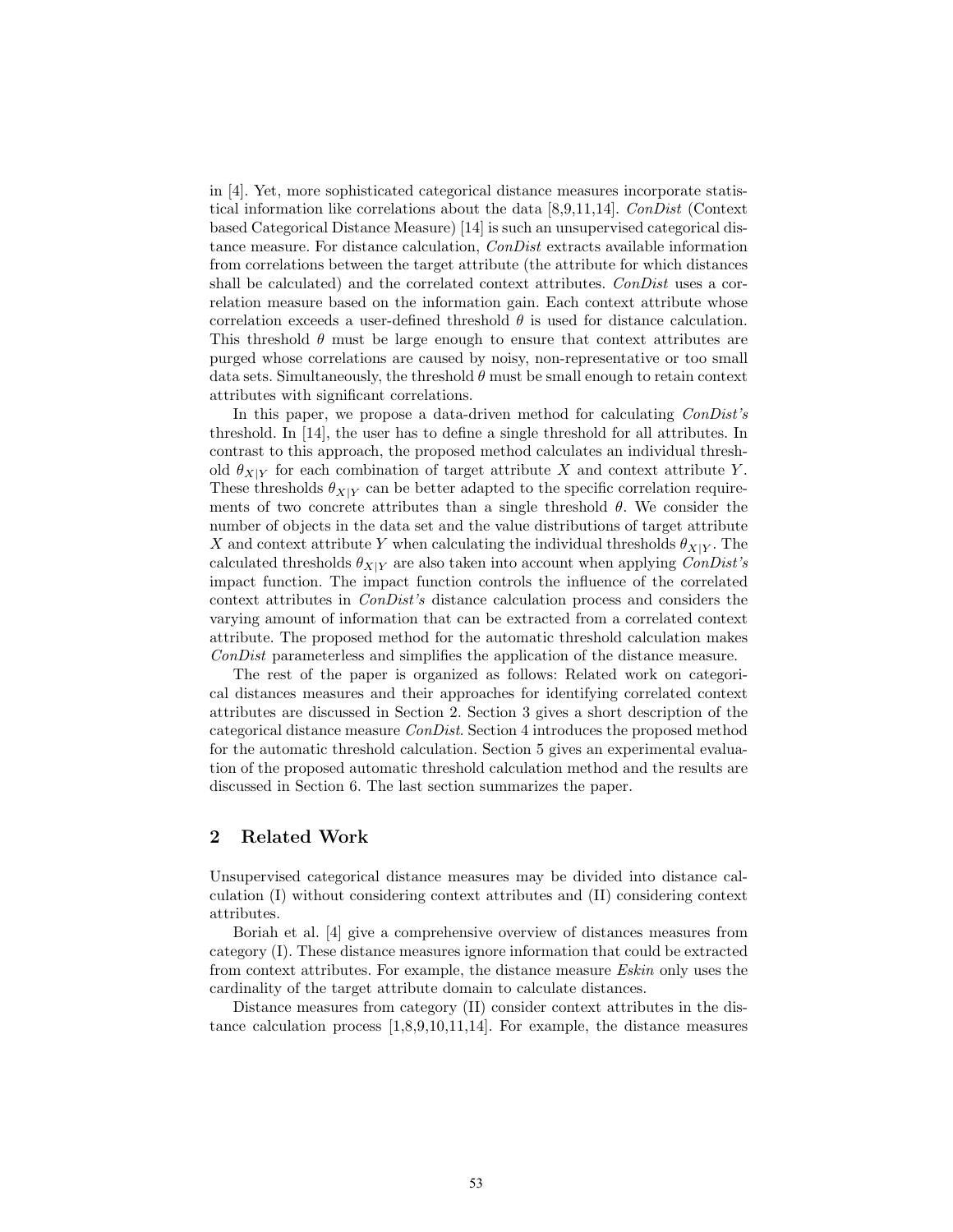proposed in [\[1\]](#page-11-7) and [\[11\]](#page-11-5) use all context attributes for distance calculation without distinguishing between correlated and uncorrelated. Conversely, the proposed distance measures in [\[8\]](#page-11-3) and [\[9\]](#page-11-4) use only a subset of context attributes for distance calculation. Jia and Cheung [\[9\]](#page-11-4) use a normalized version of the mutual information (NMI) [\[3\]](#page-11-9), whereas DILCA [\[8\]](#page-11-3) relies on Symmetric Uncertainty (SU) [\[17\]](#page-11-10) to determine the correlation between two attributes. For both, NMI and SU, the user has to define a threshold for the selection of correlated context attributes. The distance measure CBDL [\[10\]](#page-11-8) uses the Pearson's chi-squared test  $\chi^2$  [\[12\]](#page-11-11) for identifying correlated context attributes. Yet, the user needs to provide a significance level alpha for the *Pearson's chi-squared test*  $\chi^2$ .

Like [\[9\]](#page-11-4), *ConDist* [\[14\]](#page-11-6) only uses correlated context attributes for distance calculation. It measures the correlation between attributes based on the infor-mation theoretical concept of entropy. In [\[14\]](#page-11-6), the user has to define a threshold  $\theta$ for the selection of correlated context attributes. In this work, we propose an automatic threshold calculation method for ConDist, which is based on the value distribution of the attributes and the number of objects in the data set.

# <span id="page-2-0"></span>3 The Distance Measure ConDist

In this section, we give a short description of the categorical distance measure ConDist [\[14\]](#page-11-6). The core idea is presented in Section [3.1.](#page-2-1) Since  $ConDist$  uses correlated context attributes in the distance calculation process, we explain in Section [3.2](#page-3-0) how the set of correlated context attributes is derived. Section [3.3](#page-3-1) describes the impact function of *ConDist* which accounts for the varying amount of information that can be extracted from a correlated context attribute.

#### <span id="page-2-1"></span>3.1 ConDist

The distance between two objects  $A$  and  $B$  is calculated as the sum of distances in each attribute and defined as follows:

$$
ConDist(A, B) = \sum_{X} w_X \cdot \frac{d_X(A, B)}{d_{X, max}},
$$
\n(1)

where  $w_X$  denotes a weighting factor assigned to attribute X. Since  $w_X$  is not relevant for threshold calculation, the reader is referred to [\[14\]](#page-11-6) for further details on  $w_X$ . The function  $d_X(A, B)$  denotes the distance of the values  $A_X$  and  $B_X$ of the objects  $A$  and  $B$  in attribute  $X$ . The maximum distance between any two values  $x, u \in dom(X)$  of attribute X is given by  $d_{X,max}$  and is used to normalize all attribute distances to the interval [0, 1].

The distance  $d_X(A, B)$  between two values  $A_X$  and  $B_X$  within an attribute X is calculated according to the following formula:

$$
d_X(A, B) = \sum_{Y \in context_X} impact_X(Y) \sqrt{\sum_{y \in dom(Y)} (p(y|A_X) - p(y|B_X))}^2, \quad (2)
$$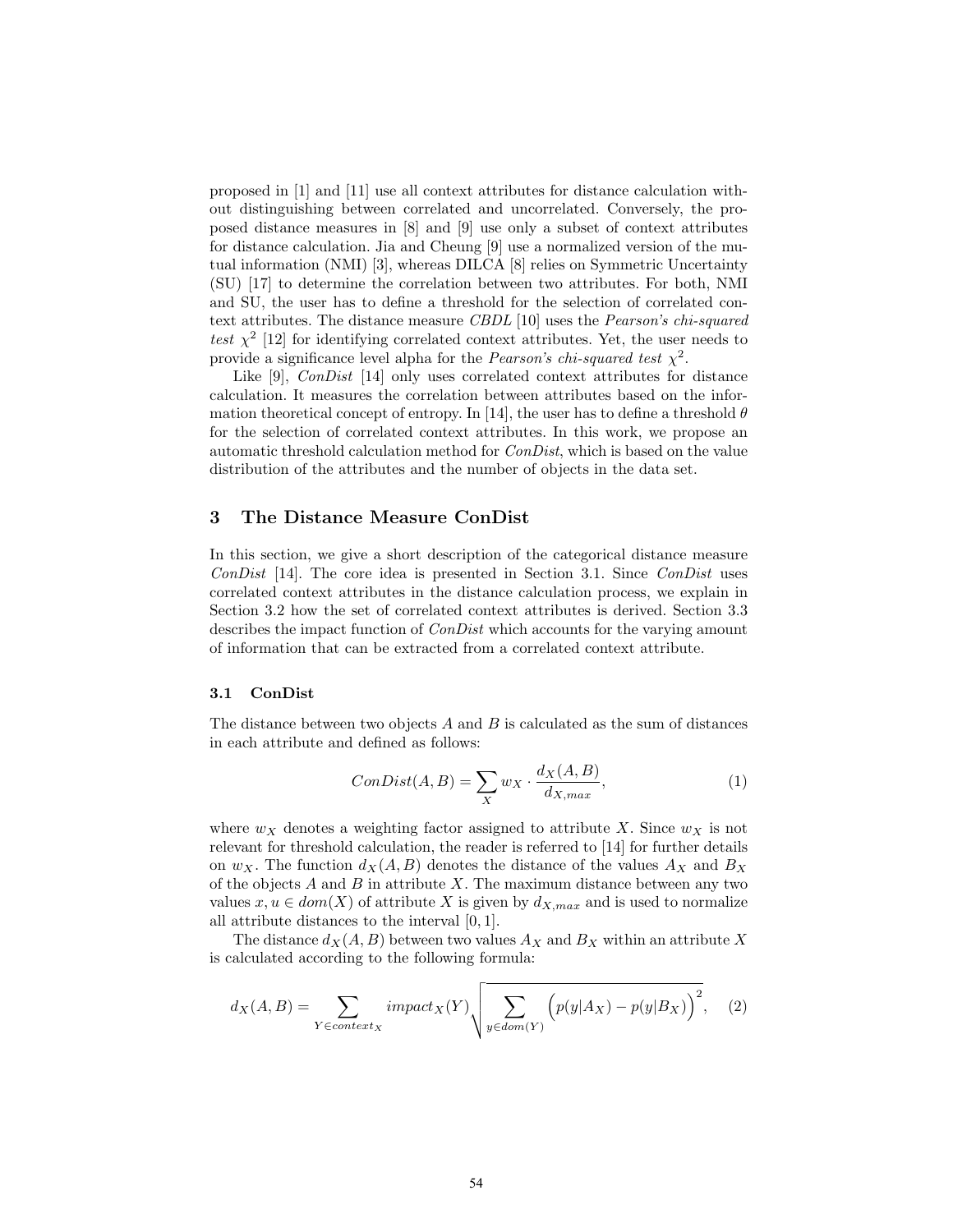where  $dom(Y)$  is the domain of attribute Y, and  $p(y|A_X) = p(y|X = A_X)$ denotes the probability that value  $y$  of context attribute  $Y$  is observed under the condition that value  $A_X$  of attribute X is observed in data set D. The set of correlated context attributes for a specific target attribute  $X$  is given by context<sub>X</sub> (see Section [3.2\)](#page-3-0). The function impact<sub>X</sub>(Y) controls the influence of context attribute  $Y$  on target attribute  $X$  and is described in Section [3.3.](#page-3-1)

#### <span id="page-3-0"></span>3.2 Selection of Context Attributes

ConDist uses an asymmetric function  $cor(X|Y)$  to measure the correlation between a target attribute X and a context attribute Y. The function  $cor(X|Y)$ is defined as follows:

<span id="page-3-2"></span>
$$
cor(X|Y) = \frac{IG(X|Y)}{H(X)},
$$
\n(3)

where  $H(X)$  is the entropy of the target attribute X and  $IG(X|Y)$  is the information gain of target attribute X given context attribute Y. The information gain  $IG(X|Y)$  is the difference between the entropy  $H(X)$  of attribute X and the conditional entropy  $H(X|Y)$  of attribute X given attribute Y:

$$
IG(X|Y) = H(X) - H(X|Y)
$$
\n<sup>(4)</sup>

Consequently, the function  $cor(X|Y)$  is normalized to the interval [0, 1]. The higher the value of the correlation function  $cor(X|Y)$ , the higher the correlation between the two attributes. In [\[14\]](#page-11-6), all context attributes whose correlations exceed a user-defined threshold  $\theta$  are added to the set of correlated context attributes *context* $_X$  for target attribute  $X$ :

$$
context_X = \{ Y \mid cor(X|Y) \ge \theta \}
$$
\n<sup>(5)</sup>

Note that the target attribute  $X$  itself is always in the set of correlated context attributes *context<sub>X</sub>* since  $cor(X|X) = 1$ .

#### <span id="page-3-1"></span>3.3 The Impact of Context Attributes

ConDist uses an impact function impact<sub>X</sub>(Y) to control the influence of a correlated context attribute  $Y$  on target attribute  $X$  in the distance calculation process. This function accounts for the fact that the varying amount of extractable information depends on the degree of correlation between the attributes  $X$  and Y . In general, the quality of the extracted information grows with the strength of the correlation. However, for highly correlated attributes, the amount of extractable information decreases. In the extreme case of a perfectly correlated context attribute  $Y$ , no further information about distinct values in target attribute  $X$  can be extracted since  $Y$  predicts the values of  $X$ . To be precise, ConDist uses the impact function as defined as:

$$
impact_X(Y) = cor(X|Y) \left(1 - \frac{1}{2}cor(X|Y)\right)^2,\tag{6}
$$

where  $cor(X|Y)$  is the correlation function introduced in Section [3.2.](#page-3-0)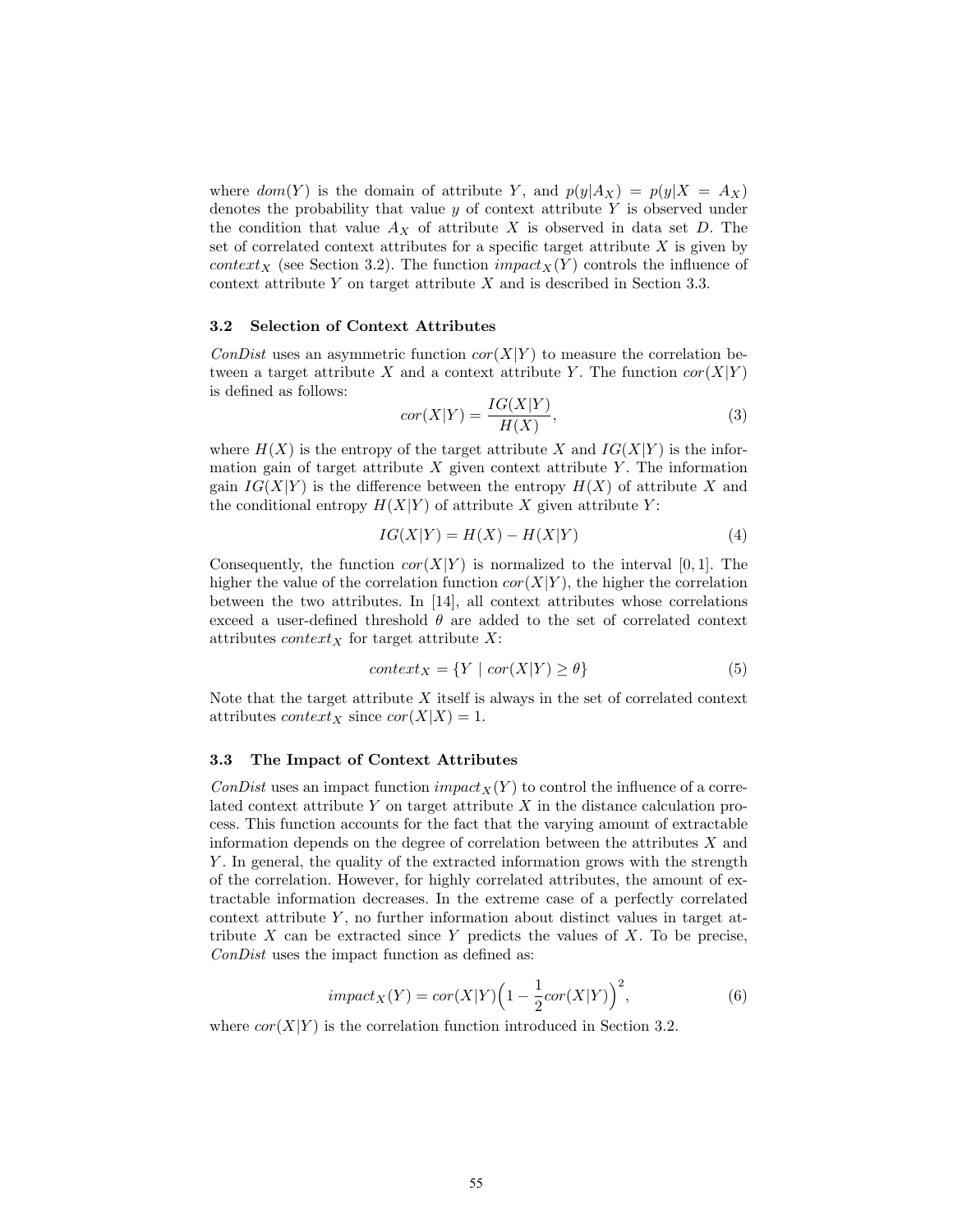# <span id="page-4-0"></span>4 Automatic Threshold Calculation Method

In this section, we propose a data-driven approach to replace the user-defined threshold  $\theta$  of Section [3.2.](#page-3-0) In principle, *ConDist's* impact function should control automatically the influence of the context attributes without additional thresh-olds. However, the experiments in [\[14\]](#page-11-6) showed that an additional threshold  $\theta$  is necessary, especially for non-correlated data sets.

In Section [4.1,](#page-4-1) we use an example to explain the reason why an additional threshold is necessary. Based on that example, we propose a way how this threshold could be calculated from the data set in Section [4.2.](#page-5-0) The proposed automatic threshold calculation method involves an additional adjustment of ConDist's impact function which is described in Section [4.3.](#page-6-0)

## <span id="page-4-1"></span>4.1 Problem Description by Example

The impact function  $\operatorname{impack}_X(Y)$  (Section [3.3\)](#page-3-1) controls the influence of context attributes in the distance calculation process and depends on the value of the correlation function  $cor(X|Y)$  (Section [3.2\)](#page-3-0). We give an example when these two functions fail to control the influence of context attributes without additional threshold  $\theta$ .

<span id="page-4-2"></span>

| Table 1: Example data set which describes eight people with three categorical |  |  |  |  |
|-------------------------------------------------------------------------------|--|--|--|--|
| attributes <i>sex</i> , <i>height</i> and <i>haircolor</i> .                  |  |  |  |  |

| #              | sex    | haircolor | height |
|----------------|--------|-----------|--------|
| 1              | male   | brown     | tall   |
| $\overline{2}$ | male   | blond     | tall   |
| 3              | male   | black     | medium |
| 4              | male   | brown     | medium |
| 5              | female | blond     | medium |
| 6              | female | black     | small  |
| 7              | female | brown     | small  |
| 8              | female | blond     | small  |

Consider the example data set in Table [1.](#page-4-2) Let us assume, we want to calculate distances for the attribute *height*. In this case, sex and *haircolor* are the context attributes. Further, we may assume that in the considered population attributes haircolor and height are independent of each other, while attributes height and sex are correlated. When applying *ConDist's* correlation function  $cor(X|Y)$  and impact function  $impact_X(Y)$ , we achieve the following results:

<span id="page-4-3"></span>
$$
cor(height|sex) = \frac{IG(height|sex)}{H(height)} \approx \frac{1.561 - 0.906}{1.561} \approx 0.420\tag{7}
$$

<span id="page-4-4"></span>
$$
cor(height|haircolor) = \frac{IG(height|haircolor)}{H(height)} \approx \frac{1.561 - 1.439}{1.561} \approx 0.122
$$
 (8)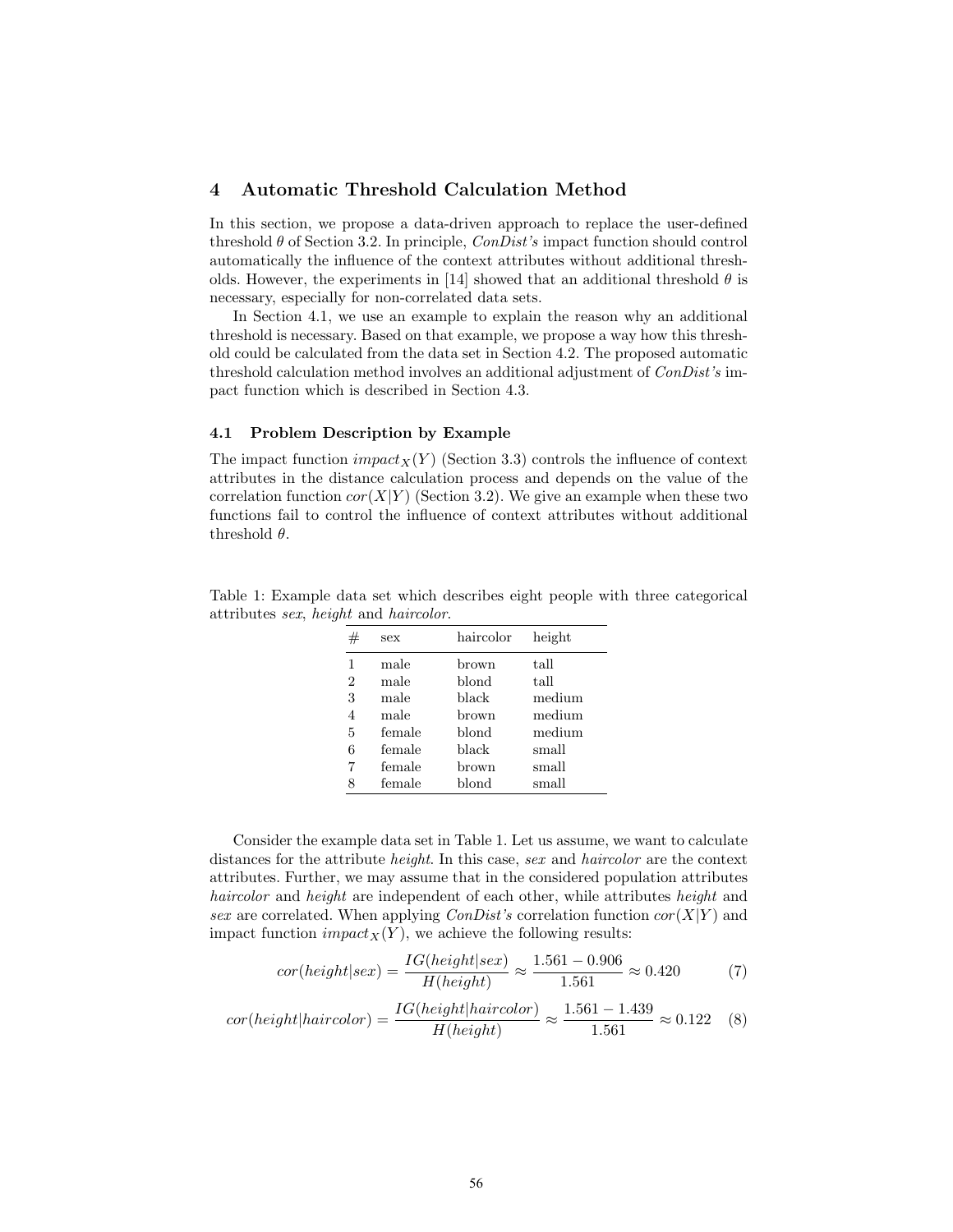$$
impact_{height}(sex) \approx 0.262\tag{9}
$$

$$
impact_{height}(haircolor) \approx 0.108 \tag{10}
$$

As expected, the context attribute sex has higher impact on the target attribute height than context attribute haircolor. However, the context attribute haircolor has also a small impact on the target attribute *height*. Since we have also a highly correlated context attribute sex, the small impact of context attribute haircolor is almost negligible.

However, if we would have only the context attribute haircolor, the small impact factor would lead to small differences for distinct values in target attribute height. These small differences originate from the fact that the estimated probability density functions used in  $cor(X|Y)$  are not representative due to the small training data set. Consequently, the differences are conceptually not intended since, given the particular population of our example, the context attribute haircolor is independent from *height*. In this case, it would be preferable to use only the target attribute itself for distance calculation. Therefore, a threshold  $\theta$  is necessary to purge such context attributes.

## <span id="page-5-0"></span>4.2 Data-Driven Threshold Calculation

The example in Section [4.1](#page-4-1) shows that too small data sets are problematic for the correlation function  $cor(X|Y)$ . This follows from the fact that  $cor(X|Y)$ requires the information gain  $IG(X|Y)$ , which in turn requires the entropy of attribute X and the conditional entropy of attribute X given attribute Y. The entropy  $H(X)$  and the conditional entropy  $H(X|Y)$  are defined as follows:

$$
H(X) = -\sum_{x \in dom(X)} p(x) \log_2 (p(x))
$$
 and (11)

$$
H(X|Y) = -\sum_{y \in dom(Y)} p(y) \sum_{x \in dom(X)} p(x|y) \log_2 (p(x|y)),
$$
 (12)

where  $p(x)$  is the probability of value x and  $p(x|y)$  is the conditional probability of value  $x$  given value  $y$  in data set  $D$ . Consequently, the probability density functions  $p(X)$  and  $p(Y)$  of the attributes X and Y are necessary for calculating  $H(X)$  and  $H(X|Y)$ . These two functions can be estimated more accurately if the data set is large. Consequently, the smaller the data set, the higher the possibility of errors in the results delivered by the correlation function.

Further, two attributes  $X$  and  $Y$  are non-correlated in  $ConDist's$  correlation function  $cor(X|Y)$ , if and only if the following equation holds:

<span id="page-5-1"></span>
$$
H(X) = H(X|Y) \tag{13}
$$

Equation [\(13\)](#page-5-1) requires that the conditional probability density functions of attribute X given a value  $y \in dom(Y)$  are all identical and equal to the probability density function of attribute X. The larger the cardinality of  $dom(X)$  and  $dom(Y)$ , the more objects are necessary to fulfill this requirement in the case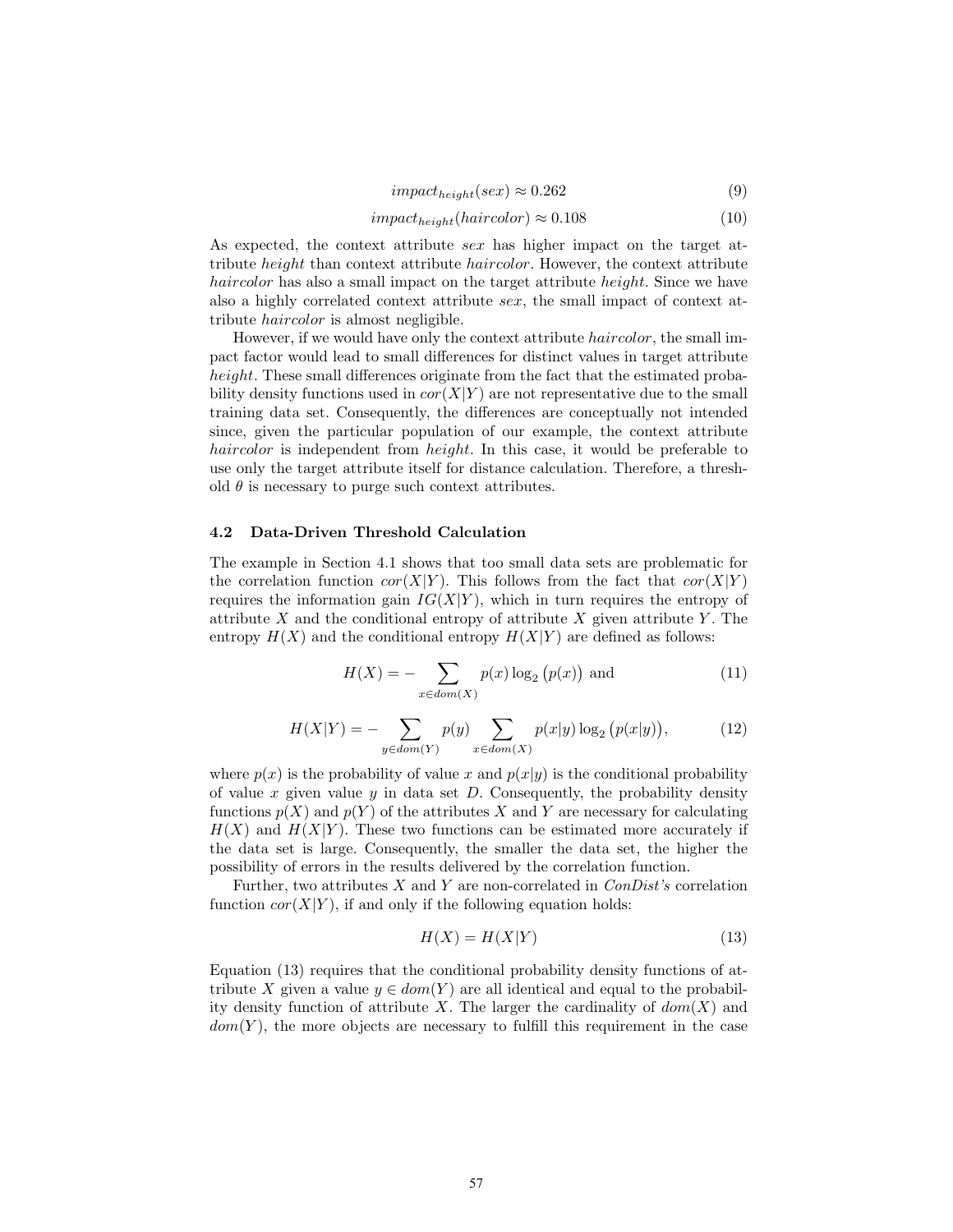of non-correlated attributes since the value distributions and conditional value distributions must be estimated from the data set. Consequently, the cardinality and the distribution of  $dom(X)$  and  $dom(Y)$  should be considered in the threshold calculation process as well. Both factors are reflected in the entropy of an attribute.

Therefore, we calculate the threshold  $\theta_{X|Y}$  based on these two aspects:

$$
\theta_{X|Y} = \frac{H(X) \cdot H(Y)}{n},\tag{14}
$$

where  $n$  is the number of objects in the data set. This threshold decreases with an increasing number of objects and increases with increasing attribute entropies  $H(X)$  and  $H(Y)$ . The threshold  $\theta_{X|Y}$  may be viewed as an estimate of the portion of correlation that is due to estimating the probability density functions  $p(X)$  and  $p(Y)$  from the data set. The calculation of  $\theta_{X|Y}$  is easy and no userdefined parameter is necessary.

If we apply the automatic calculation of the threshold  $\theta_{X|Y}$  to the example in the Section [4.1,](#page-4-1) we can observe the following results:

$$
\theta_{height|sex} = \frac{H(height) \cdot H(sex)}{n} \approx \frac{1.561 \cdot 1}{8} \approx 0.195 \text{ and}
$$
 (15)

$$
\theta_{height|haircolor} = \frac{H(height) \cdot H(haircolor)}{0.2000} \approx \frac{1.561 \cdot 1.561}{8} \approx 0.305. \tag{16}
$$

The correlation value of attribute  $sex$  (see Equation  $(7)$ ) exceeds the calculated threshold  $\theta_{height|sex}$ , whereas the correlation value of attribute *haircolor* (see Equation [\(8\)](#page-4-4)) does not exceed the threshold  $\theta_{height|haircolor}$ . Applying the proposed context-sensitive threshold  $\theta_{X|Y}$  would imply that only the attribute sex would be added to the set of correlated context attributes  $context_{height}$  for target attribute height.

#### <span id="page-6-0"></span>4.3 Adjustment of the Impact Function

In Section [4.2,](#page-5-0) we interpreted the threshold  $\theta_{X|Y}$  as the amount of correlation which is caused by estimating probability density functions from the data set. Consequently, this amount of correlation should also be considered in the impact function *impact*<sub>X</sub>(Y). To that end, we adjust *ConDist's* impact function  $impact_X(Y)$  as follows:

$$
impact_X(Y) = \begin{cases} 0 & \text{if } cor(X|Y) \le \theta_{X|Y} \\ cor_\theta(X|Y) \Big(1 - \frac{1}{2}cor_\theta(X|Y)\Big)^2 & \text{if } cor(X|Y) > \theta_{X|Y} \end{cases}, (17)
$$

where  $cor_{\theta}(X|Y)$  is the adjusted correlation value rescaled to the interval [0, 1]:

$$
cor_{\theta}(X|Y) = \frac{cor(X|Y) - \theta_{X|Y}}{1 - \theta_{X|Y}}.\tag{18}
$$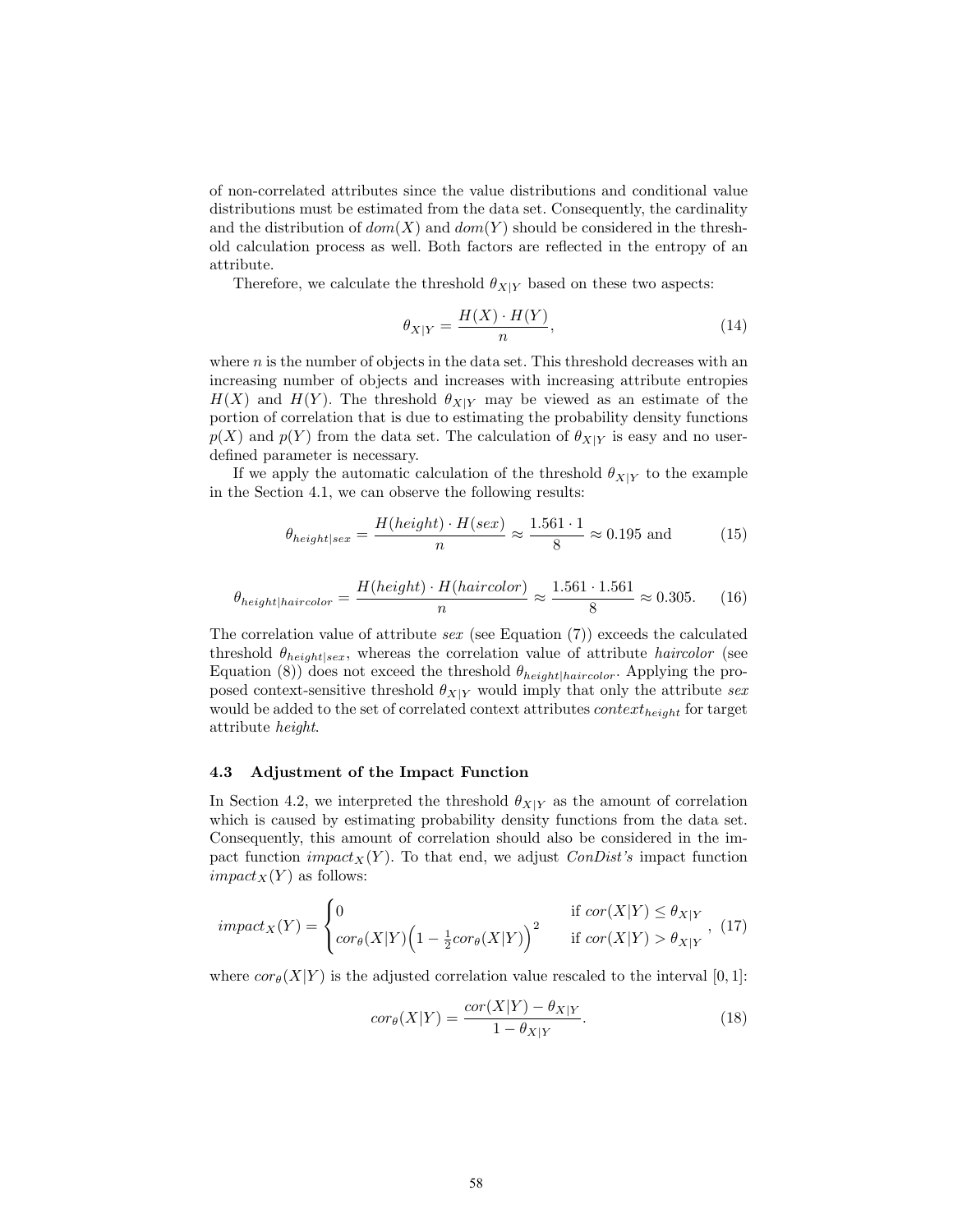If we apply the new impact function to the example in the Section [4.1,](#page-4-1) we can observe the following results:

$$
cor_{\theta}(height|sex) \approx \frac{0.420 - 0.195}{1 - 0.195} \approx 0.280
$$
\n(19)

$$
impact_{height}(sex) \approx 0.280 \left(1 - \frac{1}{2} \cdot 0.280\right)^2 \approx 0.207\tag{20}
$$

$$
impact_{height}(haircolor) = 0
$$
\n(21)

Using the proposed approach, only the context attribute sex has an impact on target attribute height.

## <span id="page-7-0"></span>5 Experimental Evaluation

This section presents an experimental evaluation of the automatic calculation of the threshold  $\theta_{X|Y}$  (Section [4\)](#page-4-0). We compare our new approach with the userdefined threshold method presented in [\[14\]](#page-11-6) and with the categorical distance measure DILCA [\[8\]](#page-11-3), which is the most serious competitor in [\[14\]](#page-11-6). For DILCA, we used the non-parametric approach  $DILCA_{RR}$  as described in [\[8\]](#page-11-3).

### 5.1 Evaluation Methodology

We evaluate the different threshold calculation methods for  $ConDist$  in the context of classification. A k-Nearest-Neighbor classifier is used to compare the different categorical distance measures (DILCA and ConDist) and the different methods for threshold calculation in ConDist. For simplification, we do not try to optimize the selection of the parameter  $k$  of the  $k$ -Nearest-Neighbor classifier. Instead we fix the number of neighbors  $k = 7$  in all tests in order to create an equal base for the different configurations. We evaluate by 10-fold-cross validation and use the classification accuracy as evaluation measure. To reduce confounding effects of the generated subsets, 10-fold cross-validation is repeated 100 times with different subsets for each data set.

For evaluation, the multivariate categorical data sets for classification from the UCI machine learning repository [\[13\]](#page-11-12) are chosen. We exclude data sets with less than 25 objects (e.g., Balloons) or mainly binary attributes (e.g., Chess). Furthermore, we include some multivariate mixed data sets for classification from [\[13\]](#page-11-12) which mainly consist of categorical attributes and some integer attributes with a small set of distinct values (e.g. an integer attribute that contains the number of students in a course): Teaching Assistant Evaluation, Breast Cancer Wisconsin, Dermatology and Post-Operative Patient. All integer attributes are treated as categorical. The final set of data sets is given in Table [2.](#page-8-0) The column Correlation contains the average correlation between each distinct pair of attributes, calculated by the function  $cor(X|Y)$ , see Equation [\(3\)](#page-3-2). The value ranges from 0 if no correlation exists to 1 if all attributes are perfectly correlated. The data sets are separated in two groups: correlated (Correlation  $> 0$ ) and non-correlated (Correlation  $= 0$ ).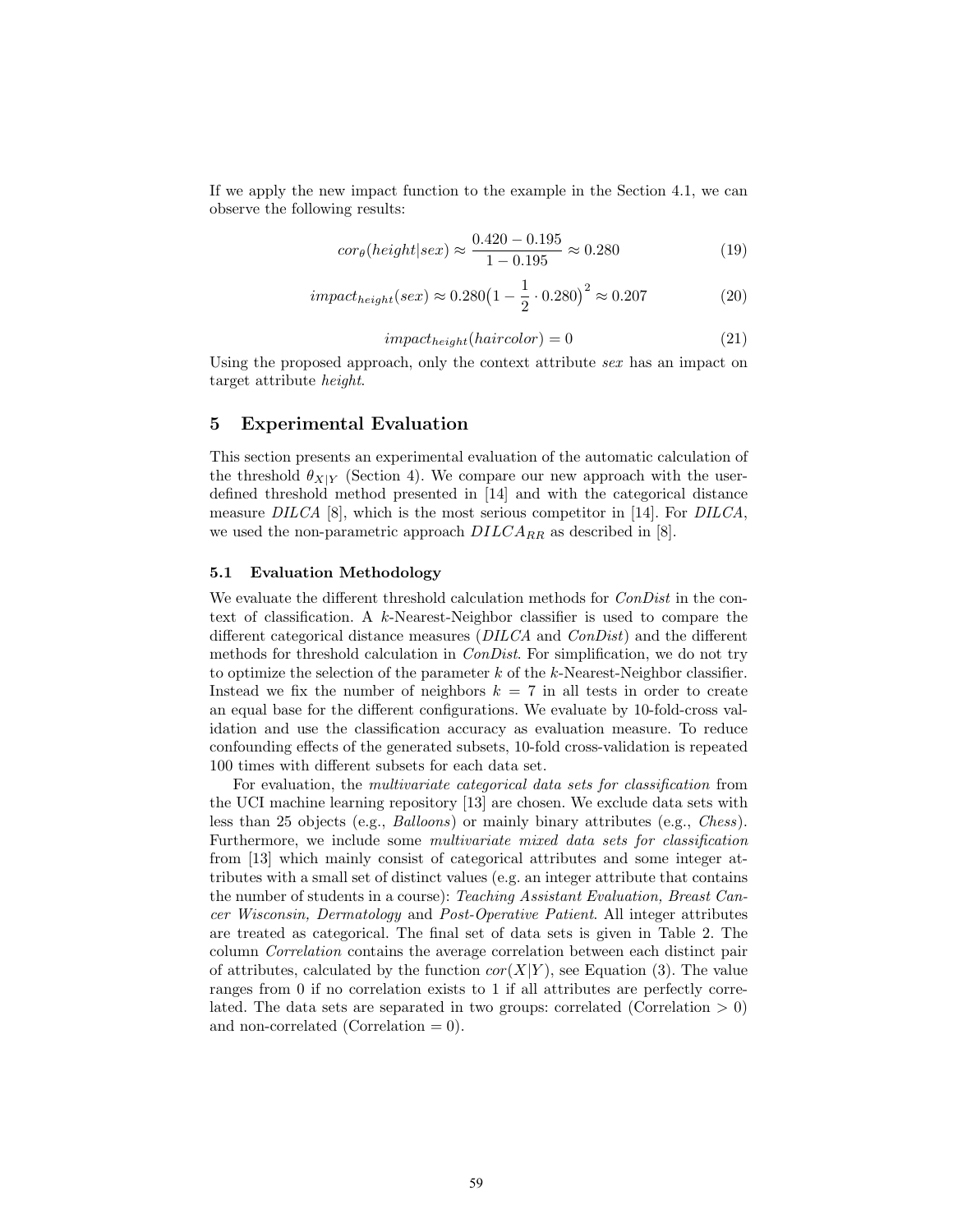<span id="page-8-0"></span>

| Data Sets                     | Instances | Attributes | Classes        | Correlation |
|-------------------------------|-----------|------------|----------------|-------------|
| Teaching Assistant Evaluation | 151       | 5          | 3              | 0.336       |
| Soybean Large                 | 307       | 35         | 19             | 0.263       |
| Breast Cancer Wisconsin       | 699       | 10         | $\overline{2}$ | 0.216       |
| Dermatology                   | 366       | 34         | 6              | 0.098       |
| Lymphography                  | 148       | 18         | 4              | 0.070       |
| Audiology-Standard            | 226       | 69         | 24             | 0.044       |
| Hayes-Roth                    | 160       | 4          | 3              | 0.045       |
| Post-Operative Patient        | 90        | 8          | 3              | 0.031       |
| <b>TicTacToe</b>              | 958       | 9          | 2              | 0.012       |
| Monks                         | 432       | 6          | $\overline{2}$ | 0.000       |
| Balance-Scale                 | 625       | 4          | 3              | 0.000       |
| Car                           | 1728      | 6          | 4              | 0.000       |
| Nursey                        | 12960     | 8          | 5              | 0.000       |

Table 2: Characteristics of the data sets.

#### 5.2 Experimental Setup and Results

This experiment compares the automatic calculated threshold  $\theta_{X|Y}$  with various user-defined thresholds  $\theta$  in *ConDist* and with the categorical distance measure DILCA. The threshold  $\theta$  expresses the minimum value of the function  $cor(X|Y)$ that a context attribute Y has to achieve in order to be selected as correlated context attribute for the target attribute X. The higher the threshold  $\theta$ , the fewer context attributes are used. In the extreme case of  $\theta = 0$ , all context attributes are used for distance calculation. The automatic calculated threshold  $\theta_{X|Y}$  follows the approach of Section [4.](#page-4-0) The results of this experiment are summarized in Table [3,](#page-9-1) where each column contains the average classification accuracies for a particular threshold.

Table [3](#page-9-1) shows that the automatic calculation of the threshold  $\theta_{X|Y}$  achieves the best average classification accuracy. The user-defined thresholds  $\theta = 0.01$  and  $\theta = 0.02$  achieve similar good results. Without any threshold  $\theta = 0$ , a decreasing classification accuracy can be observed for non-correlated data sets. For too high user-defined thresholds  $\theta$ , the average classification accuracies decrease. Compared with DILCA, the proposed approach  $\theta_{X|Y}$  is comparable for highly correlated data sets and superior for weakly- and non-correlated data sets.

Statistical Significance Test. This test aims at examining if the differences in Table [3](#page-9-1) are statistically significant. Demšar [\[5\]](#page-11-13) deals with the statistical comparison of classifiers over multiple data sets. They recommend the Wilcoxon Signed-Ranks Test [\[16\]](#page-11-14) for the comparison of two classifiers and the Friedman-Test [\[6,](#page-11-15)[7\]](#page-11-16) for the comparison of multiple classifiers. Following this line, we use the Friedman-Test to compare all different configurations and the Wilcoxon Signed-Ranks Test for post-hoc tests. The Friedman-Test is significant for  $p < 0.05$ ; thus we can reject the null hypothesis that all threshold calculation methods in ConDist and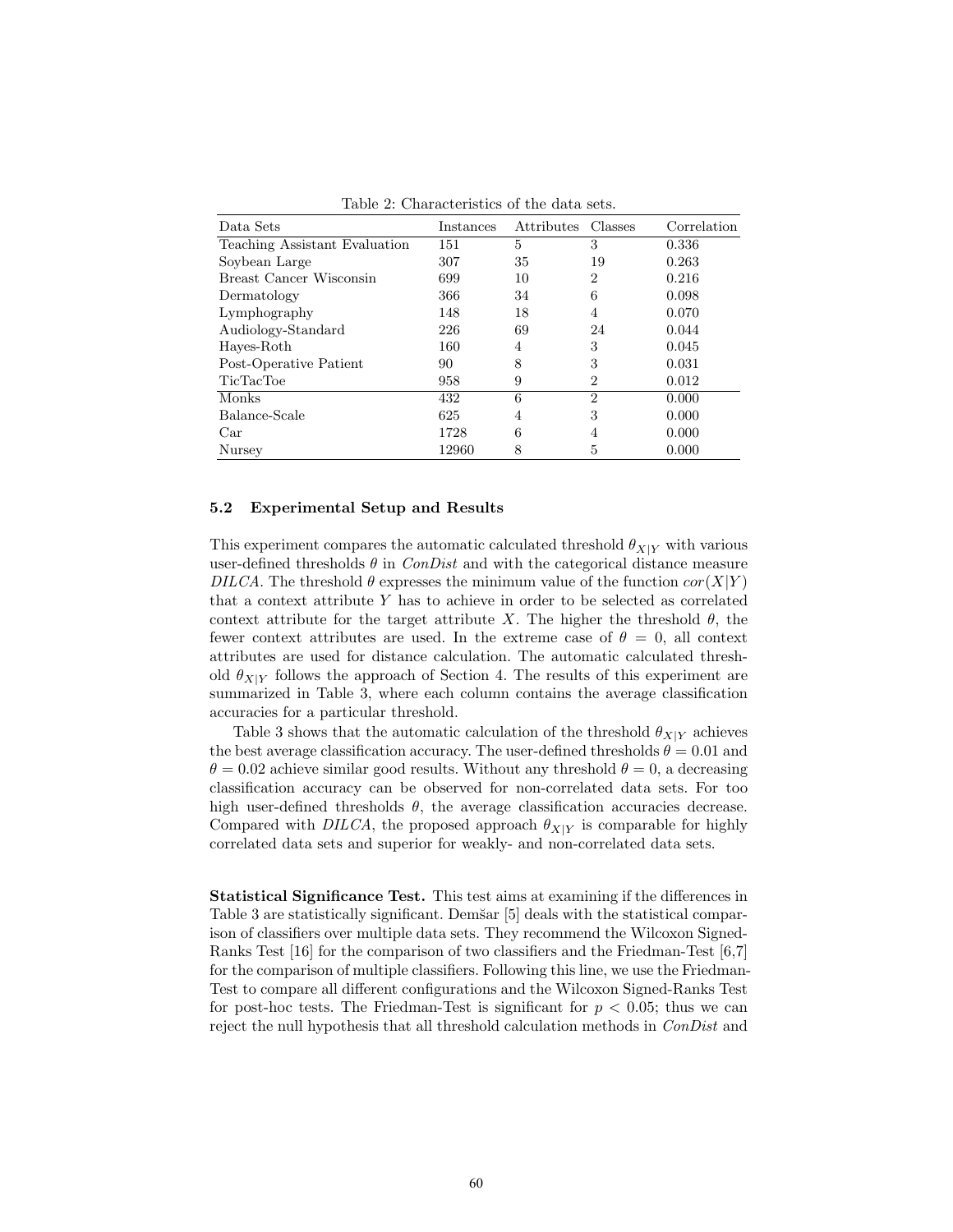<span id="page-9-1"></span>Table 3: Classification accuracies for the proposed automatic threshold calculation (column  $\theta_{X|Y}$ ), various user-defined thresholds and *DILCA*. Each column contains the results for a specific threshold, e.g. the column 0.02 contains the results for  $\theta = 0.02$ .

|                  | ConDist        |                         |       |                   |             |                                           |             | DILCA |              |
|------------------|----------------|-------------------------|-------|-------------------|-------------|-------------------------------------------|-------------|-------|--------------|
| Data Set         | $\theta_{X Y}$ | $\Omega$                | 0.01  | 0.02              | 0.05        | 0.1                                       | 0.2         | 1.0   | $DILCA_{RR}$ |
| Teaching A. E.   | 49.93          | 49.85                   | 49.85 | 49.85             | 49.71       | 48.74                                     | 48.74       | 45.84 | 50.86        |
| Soybean Large    | 91.76          | 91.74                   | 91.74 | 91.79             | 91.82       | 89.75                                     | 89.36       | 91.30 | 91.48        |
| B. C. Wisconsin  | 96.17          | 96.13                   | 96.13 | 96.13             | 96.13       | 96.15                                     | 96.25 95.25 |       | 95.55        |
| Dermatology      | 96.70          | 96.74                   | 96.74 | 96.76             | 96.81       | 96.35                                     | 96.23       | 95.90 | 97.97        |
| Lymphography     |                | 83.36 83.36 83.36 83.30 |       |                   | 83.01       | 81.99                                     | 82.01       | 81.26 | 82.09        |
| Haves-Roth       | 68.59          | 68.11                   | 68.36 | 68.50             | 69.21 64.47 |                                           | 64.47       | 61.74 | 67.59        |
| Audiology-Std.   | 66.22          | 66.33                   | 66.27 | 66.27             | 66.56 65.41 |                                           | 61.81       | 61.35 | 62.31        |
| Postoperative P. | 69.71          | 69.83                   | 69.81 | 69.62             | 69.83 68.27 |                                           | 68.58       | 68.59 | 68.22        |
| TicTacToe        |                | 99.99 99.99             |       | 99.99 99.99 94.74 |             | 94.74                                     | 94.74       | 94.74 | 90.65        |
| Car              | 90.56 88.98    |                         |       |                   |             | 90.56 90.56 90.56 90.56 90.56 90.56 90.25 |             |       |              |
| Monks            | 97.32 95.16    |                         |       |                   |             | 97.32 97.32 97.32 97.32 97.32 97.32 92.06 |             |       |              |
| Balance-Scale    | 78.66 77.35    |                         |       |                   |             | 78.66 78.66 78.66 78.66 78.66 78.66 78.43 |             |       |              |
| Nursey           | 94.94 94.43    |                         |       |                   |             | 94.94 94.94 94.94 94.94 94.94 94.94 92.61 |             |       |              |
| Average          | 83.38          | 82.92                   | 83.36 | 83.36             | 83.02       | 82.10                                     | 81.82       | 81.34 | 81.53        |

DILCA are equivalent. Subsequently, we applied the Wilcoxon Signed-Ranks Test with  $\alpha = 0.05$  on the classification accuracies of Table [3.](#page-9-1)

Table [4](#page-10-0) shows significant differences between  $\theta_{X|Y}$  and DILCA and between  $\theta_{X|Y}$  and the user-defined thresholds  $\theta = 0.1, \theta = 0.2$  and  $\theta = 1.0$ . For the remaining user-defined thresholds  $\theta$ , the Wilcoxon Signed-Ranks Test shows no statistically significant differences.

## <span id="page-9-0"></span>6 Discussion

For correlated data sets, high user-defined thresholds  $\theta$  lead to decreasing results, e.g.  $\theta = 0.1, \theta = 0.2$  or  $\theta = 1.0$  for the data sets Teaching Assistant Evaluation and Lymphography. For these thresholds, many useful correlated context attributes are discarded. The same observation can be made for weakly-correlated data sets at lower thresholds. Consider the decreasing classification accuracy for the data set  $TicTacToe$  at threshold  $\theta = 0.05$ . For non-correlated data sets, nearly all threshold methods achieve the same results. Only the absence of any threshold  $(\theta = 0)$  leads to inferior results. In this case, non-correlated context attributes are added to the set of context attributes  $context_X$ , which may contribute noise to the distance calculation process.

The proposed automatic calculation of the threshold  $\theta_{X|Y}$  achieves good results for correlated and non-correlated data sets. As a consequence, the proposed method achieves the best average classification accuracy. The average classification accuracies for user-defined thresholds  $\theta = 0.01$ ,  $\theta = 0.02$  and  $\theta = 0.05$  are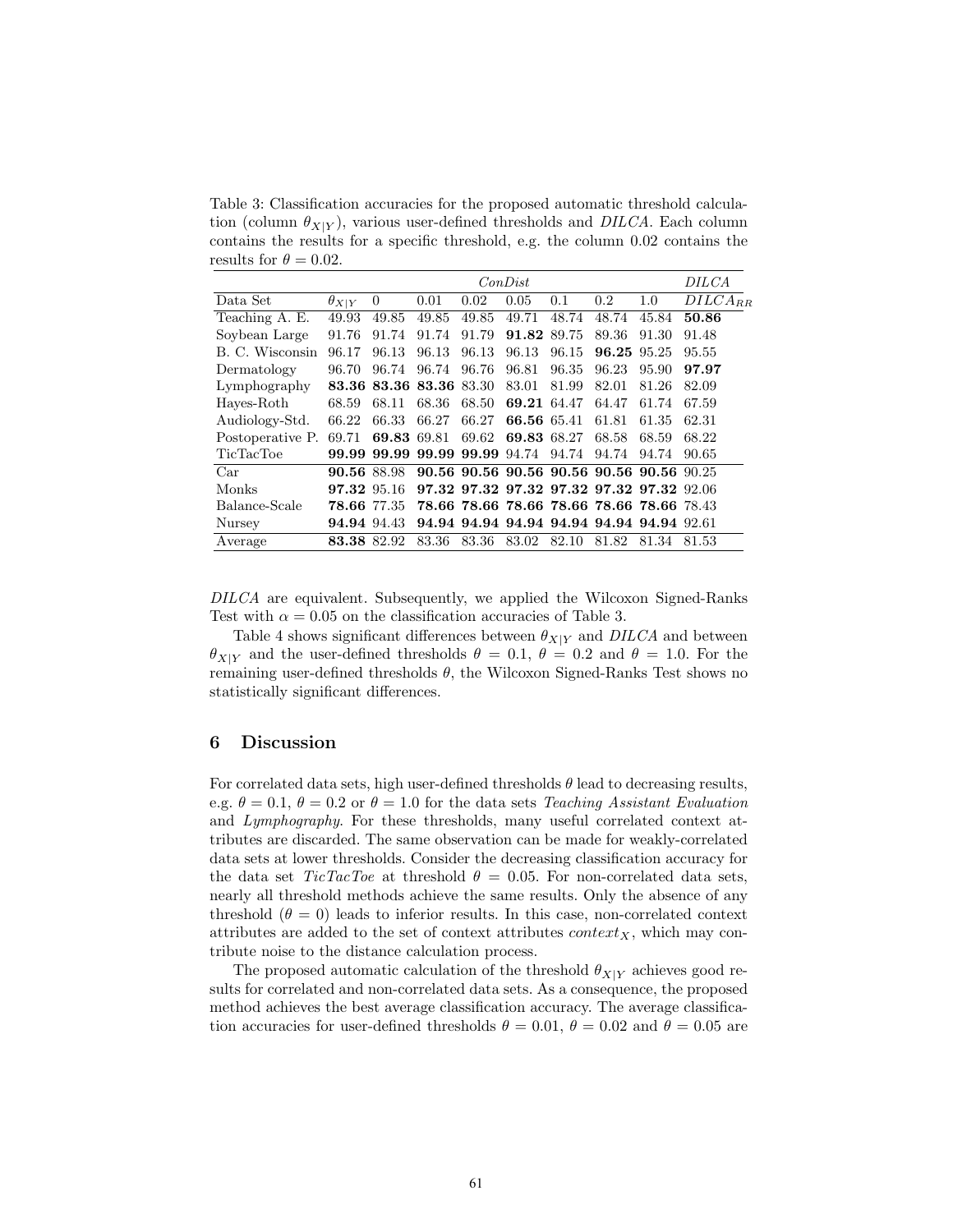<span id="page-10-0"></span>Table 4: Results of the Wilcoxon Signed-Ranks Test comparing the classification accuracies of the automatic calculation of the threshold  $\theta_{X|Y}$  with various userdefined thresholds  $\theta$  and with DILCA. The first row contains the calculated p-values, the second row contains the result of the Wilcoxon Signed-Ranks Test: *yes*, if  $\theta_{X|Y}$  performs significantly different, no otherwise.

|                |                            | $\theta = 0$ $\theta = 0.01$ $\theta = 0.02$ $\theta = 0.05$ $\theta = 0.1$ $\theta = 0.2$ $\theta = 1$ DILCA |    |        |                            |     |     |
|----------------|----------------------------|---------------------------------------------------------------------------------------------------------------|----|--------|----------------------------|-----|-----|
| p-value        | $0.0830$ $0.7998$ $0.2070$ |                                                                                                               |    | 0.0092 | $0.0113$ $0.0092$ $0.0231$ |     |     |
| significant no | no                         | no                                                                                                            | no | ves    | ves                        | ves | ves |

marginally worse. The Wilcoxon-Signed Ranks Test confirms that there are no statistical significant differences between them. In contrast to this, statistically significant differences can be observed for too high user-defined thresholds.

These observations indicate that the proposed automatic calculation of the threshold  $\theta_{X|Y}$  is superior to poorly selected user-defined thresholds and competitive to well selected user-defined thresholds. Consequently,  $\theta_{X|Y}$  is preferable to the user-defined approach in [\[14\]](#page-11-6), since the user-defined parameter  $\theta$  is omitted and the quality of results does not deteriorate.

For highly correlated data sets, the results of the proposed approach  $\theta_{X|Y}$ and DILCA are comparable. For weakly- and non-correlated data sets, DILCA achieves inferior results in comparison to ConDist. This is because DILCA uses only context attributes for distance calculation which results in random distances if all context attributes are non-correlated.

# 7 Summary

Categorical distance calculation is a key requirement for many data mining tasks. In this paper, we propose an extension for the unsupervised categorical distance measure ConDist [\[14\]](#page-11-6). ConDist uses the correlation between attributes to extract available information for distance calculation. In [\[14\]](#page-11-6), the user has to define a threshold  $\theta$  for the selection of correlated context attributes. This threshold  $\theta$ has to purge context attributes whose correlations are caused by noisy, nonrepresentative or too small data sets.

In this work, we proposed an automatic threshold calculation method for the distance measure ConDist. This approach calculates for each pair of target attribute X and context attribute Y an individual threshold instead of using a single user-defined threshold  $\theta$ . The calculated thresholds  $\theta_{X|Y}$  depend on the number of objects in the data set and the entropies of the attributes. Consequently, these individual thresholds can be better adapted to the specific correlation requirements of each pair of attributes. Further, additional adjustments were made to *ConDist's* impact function  $impact_X(Y)$ .

The proposed extension makes *ConDist* parameterless and simplifies the application of the distance measure. Our experiments show that the automatic threshold calculation method is competitive to well selected user-defined thresh